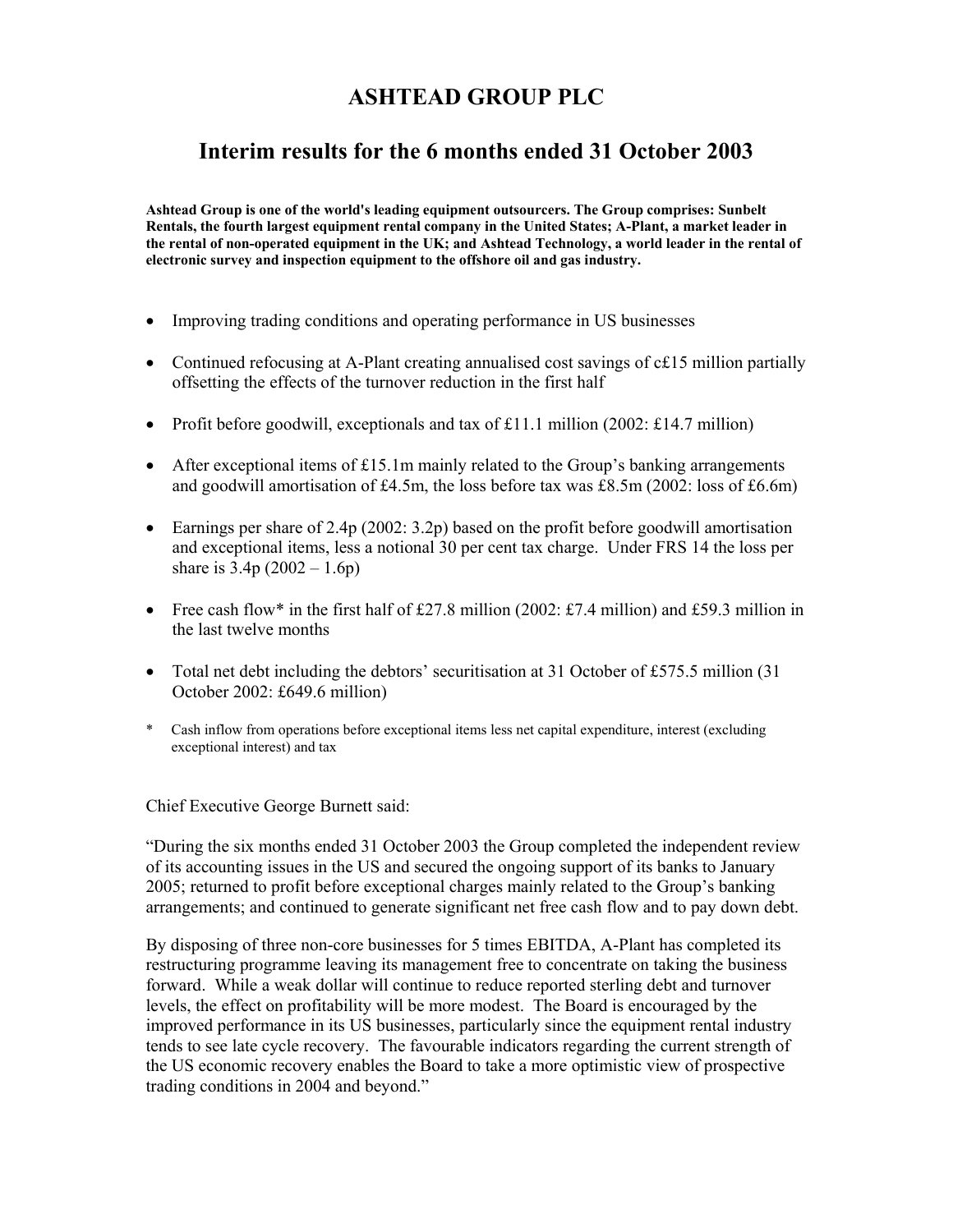#### **PRESS RELEASE**

## **OVERVIEW**

During the six months ended 31 October 2003 the Group completed the independent review of its accounting issues in the US and secured the ongoing support of its banks to January 2005; returned to profit before exceptional charges mainly related to the Group's banking arrangements; and continued to generate significant net free cash flow and to pay down debt.

Group profit before goodwill amortisation, exceptional charges and tax was £11.1 million (2002: £14.7 million) and the FRS 3 loss after exceptional items and goodwill amortisation was £8.5 million (2002: £6.6 million). Based on profits before goodwill and exceptional items and a notional 30% tax charge), earnings per share were 2.4p (2002: 3.2p). The actual tax payable is estimated to be only  $\text{\pounds}0.1$  million. The FRS 14 loss per share was 3.4p (1.6p). Net free cash flow was £27.8 million compared with £7.4 million in 2002 making a total of £59.3 million over the last 12 months. Total net debt including the debtors' securitisation was £575.5 million (2002: £649.6 million). Sterling turnover, profit and debt figures were all reduced due to the weakness of the dollar.

### **US – SUNBELT RENTALS**

Total dollar revenues increased by \$1.2 million (0.4%) to \$293.6 million and divisional profit<sup>1</sup> by \$0.4 million (1.0%) to \$41.3 million. The weakness of the dollar however was such that this underlying growth was translated in sterling terms into a decline in turnover of 5.7% and in operating profit of 5.6% against the same period in the previous year. Year on year rental revenues grew on an increasing scale throughout the period reflecting improved rental rates, while utilisation levels gradually improved to match 2002 levels by October. The net effect was a 1.7% increase in rental revenues over the prior year in Quarter 1, rising to a 4.8% increase in Quarter 2. The lower rate of growth in total revenues reflected lower consumable sales, and lower erection and dismantling income in the Group's scaffolding business.

A comparison of these figures with our peer group in the US indicates that we continued to outperform in terms both of growth in rental revenues and in margin levels. This quarterly analysis also gave encouraging evidence of a general upturn in the US equipment rental market which supplements other improving indicators such as the level of non residential construction, which is now showing year on year growth for the first time in nearly three years.

In geographic terms, four of Sunbelt's five regions were ahead of the same period in the previous year in terms of turnover and contribution while the fifth, the West Coast, has showed considerable progress in the second quarter although still remaining below the same period in the previous year. In terms of product, the pump and power division has shown particularly strong growth, while general tool and aerial work platforms have also made good progress. Scaffolding, where trading conditions have been particularly difficult, has seen an improved performance in recent months.

Capital expenditure was \$28.2 million, less than half the prior year figure of \$57.4 million. In sterling terms capital expenditure was £16.6 million against £36.7 million in 2002.

<sup>-</sup><sup>1</sup> Operating profit before exceptional items and goodwill amortisation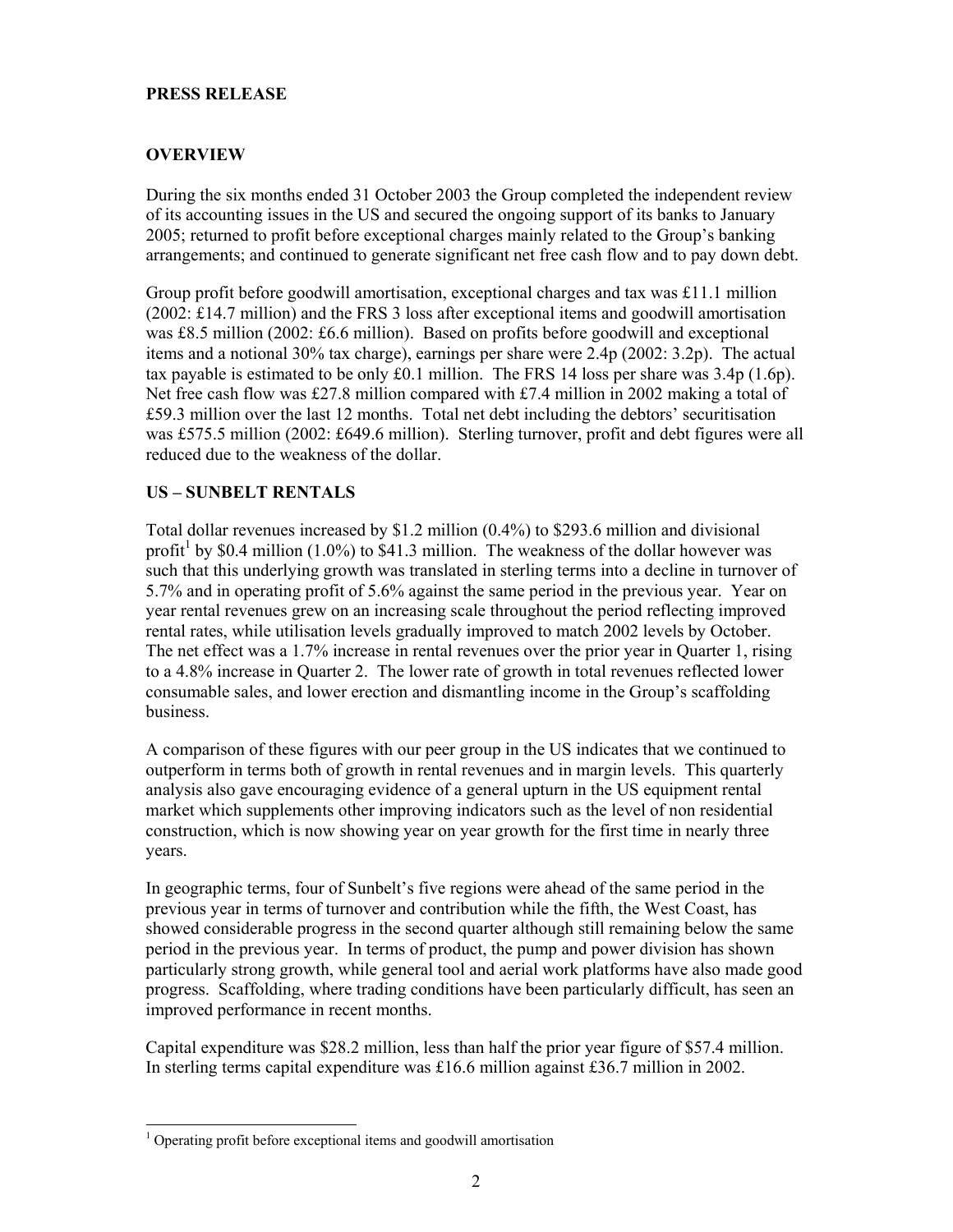#### **UK - A-PLANT**

A-Plant continued its refocusing strategy which since 1 May 2002 has seen the rationalisation of its five support offices into one corporate office and the closure of 39 profit centres. Also, in the past six months the non-core businesses of Big Air and Mast Climbing were disposed of generating total proceeds of £5.0 million and, earlier this month, Ireland was sold for an estimated consideration of £12.1m. The average EBITDA multiple for these disposals was 5 times. In the six months we also sold a number of surplus properties which generated further proceeds of £1.1 million. There was a non-cash charge of £2.9 million in the six months in connection with the refocusing programme which is now substantially complete.

Although annualised cost savings of around £15 million have now been achieved in A-Plant, these were not sufficient to offset the reduction in turnover in the six month period from £95.1 million to £83.5 million with the result that divisional profit fell from £9.7 million in 2002 to £5.6 million in 2003. Capital expenditure remained under tight control. £19.5 million was spent in the period  $(2002: \text{\textsterling}16.8 \text{ million})$  while  $\text{\textsterling}10.9 \text{ million}$  was generated in proceeds from the sale of used rental assets.

A-Plant has now achieved its strategic goal of having three significant businesses with a clear product focus – Main Plant, Tool Hire Shops and Specialist Products. No further material disposals of non-core activities are anticipated. Although turnover declined on a same-store basis by 5.7% in the six month period, major account customers continue to increase in importance to A-Plant. Its top 100 customers accounted for 31.5% of turnover in the period, providing a solid core of customer support at a time when the US accounting issue and its consequences in the UK were an unwelcome distraction to the A-Plant business.

### **OFFSHORE AND ENVIRONMENTAL – ASHTEAD TECHNOLOGY**

Ashtead Technology, our offshore and environmental business, achieved divisional profit ahead of the same period last year in constant currency terms, but in line with last year at £2.1 million in sterling terms. Market conditions in the offshore market were generally difficult throughout the period but the on-shore environmental business in North America, aided by the introduction of rental products already carried by our offshore profit centres, showed encouraging growth given the economic background.

#### **CASH MANAGEMENT**

The Group produced a net cash inflow from operations during the period of £80.9 million (2002: £90.4 million) which as a result of lower capital expenditure payments and higher proceeds from disposals resulted in a net free cash flow of £27.8 million compared with £7.4 million in 2002. Debtor days were 55 against 56 in the previous year. Total payments for capital expenditure were £50.8 million (2002: £73.5 million) while £14.2 million was generated from assets sold giving a gain of £1.8 million (2002: loss of £0.3 million). Total debt including the securitisation of debtors stood at £575.5 million (2002: £649.6 million). In addition to any benefits from the weak dollar it is anticipated that debt levels will continue to be reduced through the generation of free cash flow.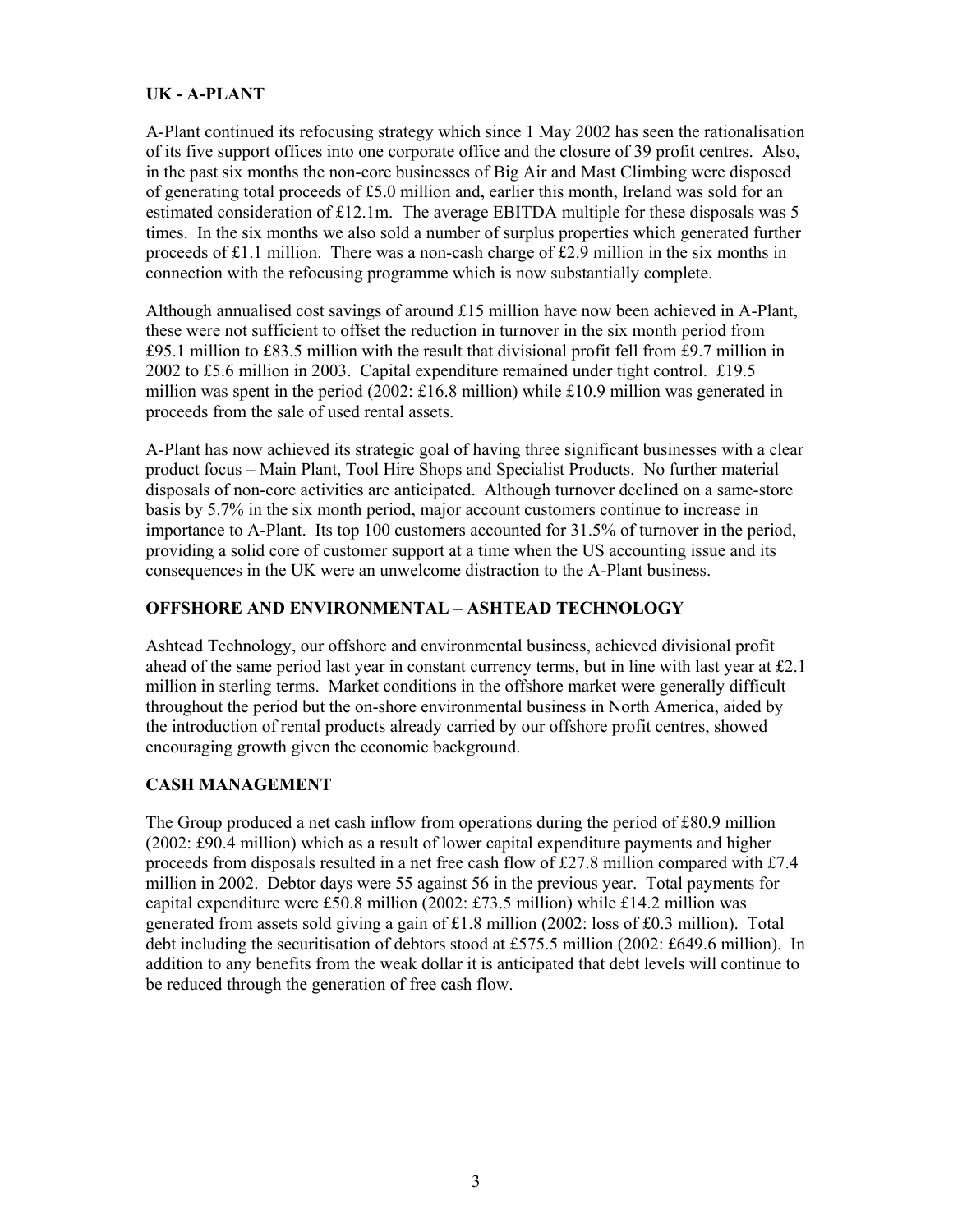#### **REFINANCING**

On 30 May 2003, the Group's bankers waived the default which had arisen as a result of accounting problems in Sunbelt and agreed to the extension of the Group's banking facilities to 28 January 2005. We continue to examine options for refinancing these facilities and remain confident, particularly given the favourable indicators we are seeing regarding the strength of the US economic recovery, that we will be able to do so well before January 2005. However, clearly there can be no guarantee that we will be able to refinance and, as time progresses, other options to facilitate repayment of those facilities will of course be considered in parallel.

#### **CURRENT TRADING AND OUTLOOK**

In November and December Sunbelt continued to achieve the level of year on year growth in dollar rental revenues seen in the second quarter and an improvement in its comparative sales, and erection and dismantling incomes. A-Plant's like-for-like turnover figures were in line with those achieved in the first half. Ashtead Technology continued to suffer from weak offshore markets in Aberdeen and Singapore but experienced good growth both onshore and offshore in its North American businesses.

A-Plant has completed its restructuring programme leaving its management free to concentrate on taking the business forward. While a weak dollar will continue to reduce reported sterling debt and turnover levels, the effect on profitability will be more modest. The Board is encouraged by the improved performance in its US businesses, particularly since the equipment rental industry tends to see late cycle recovery. The favourable indicators regarding the current strength of the US economic recovery enables the Board to take a more optimistic view of prospective trading conditions in 2004 and beyond.

-oOo-

There will be a presentation to analysts at 9.30am today at the offices of Panmure at Woolgate Exchange, 25 Basinghall Street, London EC2V 5HA. A copy of the slides and a live webcast of the presentation will be available via the Company's website (www.ashteadgroup.com) as well as a playback as soon as practicable after the presentation closes.

ENDS 22 January 2004

| Contacts: | Cob Stenham       | Non-executive chairman               | 020 7299 5562 |
|-----------|-------------------|--------------------------------------|---------------|
|           | George Burnett    | Chief Executive                      | 01372 362300  |
|           | Ian Robson        | Finance Director                     |               |
|           | David Trenchard ) | Tulchan Communications 020 7353 4200 |               |
|           | William Davidson) |                                      |               |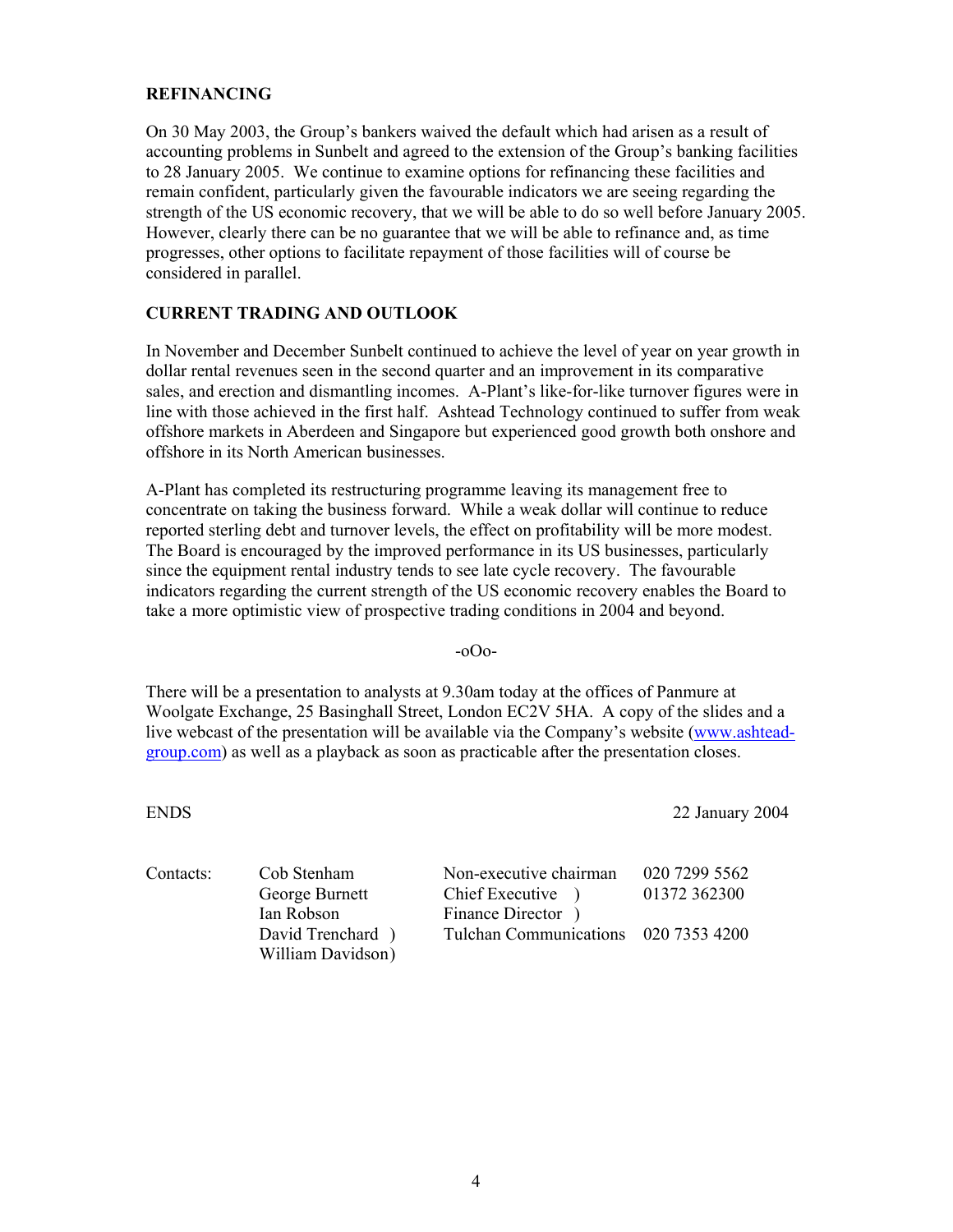# **SUPPLEMENTAL FINANCIAL INFORMATION**

| Divisional performance                                   |              | Turnover    |             | Profit       |              |               |
|----------------------------------------------------------|--------------|-------------|-------------|--------------|--------------|---------------|
|                                                          | 6 months to  |             | Year to     |              | 6 months to  | Year to       |
|                                                          | 31 October   |             | 30 April    |              | 31 October   | 30 April      |
|                                                          | 2003         | 2002        | 2003        | <u>2003</u>  | 2002         | 2003          |
|                                                          | $\pounds$ m  | $\pounds$ m | $\pounds$ m | $\pounds$ m  | $\pounds$ m  | $\pounds$ m   |
|                                                          |              |             |             |              | (restated)   |               |
| Sunbelt Rentals – in \$m                                 | 293.6        | 292.4       | 547.0       | 41.3         | 40.9         | <u>51.5</u>   |
| Sunbelt Rentals $-$ in £m                                | 179.1        | 190.0       | 349.1       | 25.2         | 26.7         | 32.9          |
|                                                          | 83.5         |             |             |              |              |               |
| A-Plant                                                  |              | 95.1        | 178.4       | 5.6          | 9.7          | 7.9           |
| <b>Ashtead Technology</b>                                | 6.8          | 7.1         | 12.0        | 2.1          | 2.1          | 2.5           |
| Group central costs                                      |              |             |             | (2.7)        | (2.6)        | (4.2)         |
| Total divisional revenue $\&$ profit                     | <u>269.4</u> | 292.2       | 539.5       | 30.2         | 35.9         | 39.1          |
| Interest payable                                         |              |             |             | (19.1)       | (21.2)       | (40.9)        |
| Profit/(loss) before taxation, exceptionals and goodwill |              |             |             |              |              |               |
| amortisation                                             |              |             |             | 11.1         | 14.7         | (1.8)         |
| Exceptional items                                        |              |             |             | (15.1)       | (16.8)       | (31.4)        |
| Goodwill amortisation                                    |              |             |             | (4.5)        | (4.5)        | (9.0)         |
| Loss before tax                                          |              |             |             | <u>(8.5)</u> | <u>(6.6)</u> | <u>(42.2)</u> |

| <u>Fixed</u> assets – rental equipment additions | 6 months to 31 October | Year to 30 April |             |
|--------------------------------------------------|------------------------|------------------|-------------|
|                                                  | 2003                   | 2002             | 2003        |
|                                                  | $\pounds$ m            | $\pounds$ m      | $\pounds$ m |
| <b>Sunbelt Rentals</b>                           | 14.6                   | 33.9             | 45.8        |
| A-Plant                                          | 18.2                   | 15.0             | 22.4        |
| <b>Ashtead Technology</b>                        | <u>1.4</u>             | 2.3              | 2.8         |
| Total rental equipment                           | 34.2                   | 51.2             | 71.0        |
| Other fixed assets                               | 3.4                    | <u>4.7</u>       | 14.5        |
| Total additions                                  | 37.6                   | <u>55.9</u>      | 85.5        |

Additions in the 6 months to 31 October 2003 were entirely replacement expenditure.

| Net debt                                          | At 31 October | At 30 April |              |
|---------------------------------------------------|---------------|-------------|--------------|
|                                                   | 2003          | 2002        | 2003         |
|                                                   | $\pounds$ m   | $\pounds$ m | $\pounds$ m  |
|                                                   |               | (restated)  |              |
| Net debt                                          | 375.6         | 435.9       | 412.6        |
| Finance lease obligations                         | 16.4          | 25.7        | 22.4         |
| 5.25% unsecured convertible loan note, due 2008   | 130.2         | 130.1       | 129.8        |
|                                                   | 522.2         | 591.7       | 564.8        |
| Non-recourse finance under debtors securitisation | 53.3          | 57.9        | 57.5         |
| Total net debt                                    | 575.5         | 649.6       | <u>622.3</u> |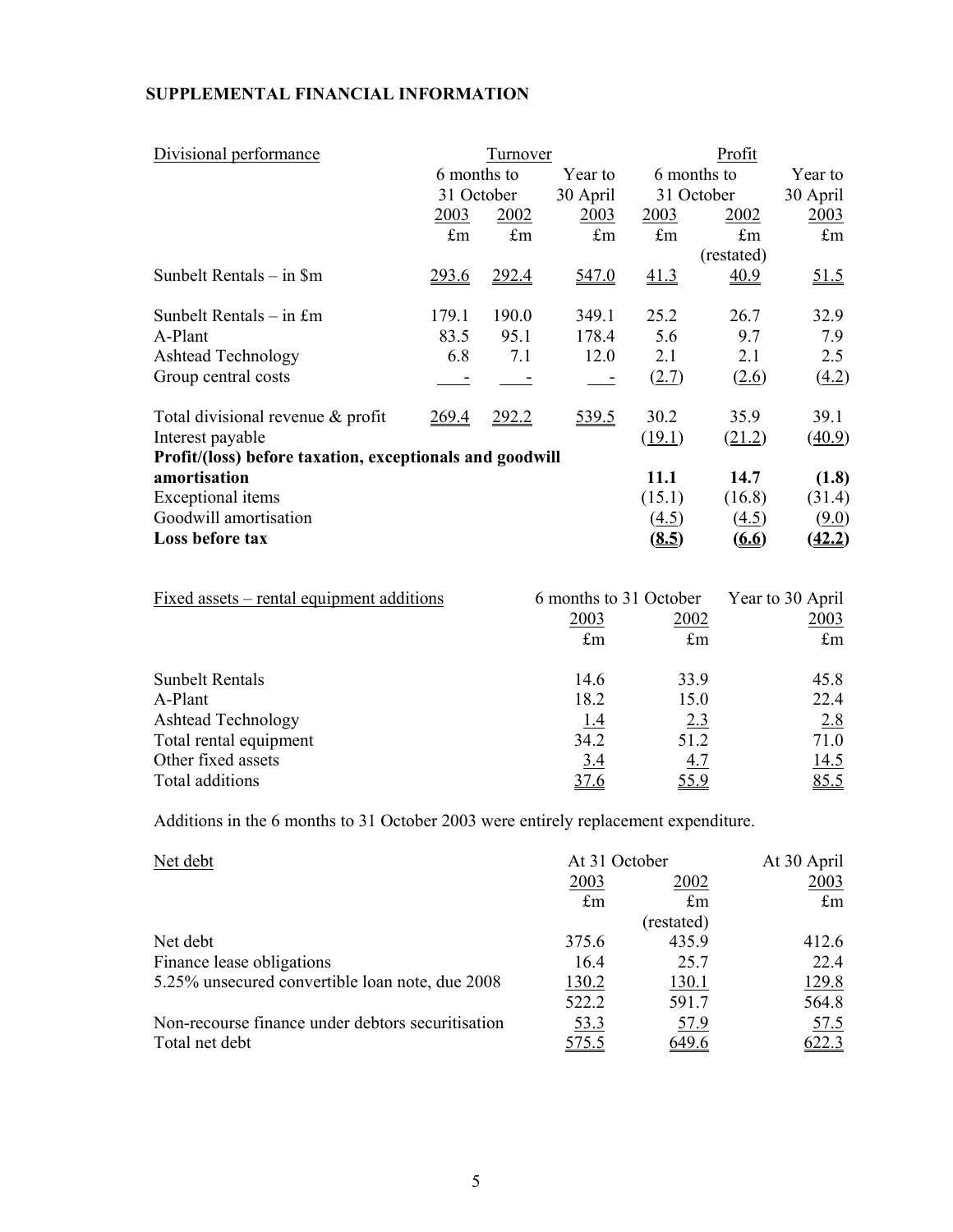#### **SUPPLEMENTAL FINANCIAL INFORMATION**

| Summarised cash flow statement                 | 6 months to |             | 12 months to | Year to     |  |
|------------------------------------------------|-------------|-------------|--------------|-------------|--|
|                                                | 31 October  |             | 31 October   | 30 April    |  |
|                                                | 2003        | 2002        | 2003         | 2003        |  |
|                                                | $\pounds$ m | $\pounds$ m | $\pounds$ m  | $\pounds$ m |  |
| <b>EBITDA</b>                                  | 84.9        | 91.7        | 143.3        | 150.1       |  |
| Cash inflow from operations before exceptional |             |             |              |             |  |
| items                                          | 80.9        | 90.4        | 147.8        | 157.3       |  |
| Cash efficiency ratio*                         | 95.3%       | 98.6%       | 103.1%       | 104.8%      |  |
| Capital expenditure                            | (50.8)      | (73.5)      | (84.4)       | (107.1)     |  |
| Proceeds from sale of used rental equipment    | 14.2        | 12.6        | 31.0         | 29.4        |  |
| Tax (paid)/received                            | (0.2)       | (0.4)       | 0.9          | 0.7         |  |
| Free cash flow before interest                 | 44.1        | 29.1        | 95.3         | 80.3        |  |
| Interest paid                                  | (16.3)      | (21.7)      | (36.0)       | (41.4)      |  |
| Free cash flow after interest                  | 27.8        | 7.4         | 59.3         | 38.9        |  |
| Acquisitions and disposals                     | 5.0         | (0.4)       | 4.6          | (0.8)       |  |
| <b>Exceptional costs</b>                       | (10.2)      | (1.7)       | (16.1)       | (7.6)       |  |
| Dividends paid                                 |             | (9.3)       |              | (9.3)       |  |
| Reduction/(increase) in total debt (including  |             |             |              |             |  |
| debtors securitisation)                        | <u>22.6</u> | (4.0)       | <u>47.8</u>  | <u>21.2</u> |  |

\* Cash inflow from operations before exceptional items as a percentage of EBITDA

### Operating statistics

|                           |               | Profit centre numbers |             | Staff numbers |               |             |
|---------------------------|---------------|-----------------------|-------------|---------------|---------------|-------------|
|                           | At 31 October |                       | At 30 April |               | At 31 October | At 30 April |
|                           | 2003          | 2002                  | 2003        | 2003          | 2002          | 2003        |
| <b>Sunbelt Rentals</b>    | 199           | 195                   | 193         | 3.765         | 3,847         | 3,671       |
| A-Plant                   | 231           | 264                   | 249         | 2,198         | 2,552         | 2,314       |
| <b>Ashtead Technology</b> |               |                       |             | 76            | 71            | 81          |
| Corporate office          |               | -                     |             | 12            | 14            | 12          |
| Group                     | 438           | 466                   | 449         | 6,051         | .484          | 6,078       |

Since 31 October 2003, the sale of A-Plant's Irish division has reduced the number of profit centres by 15 to 216.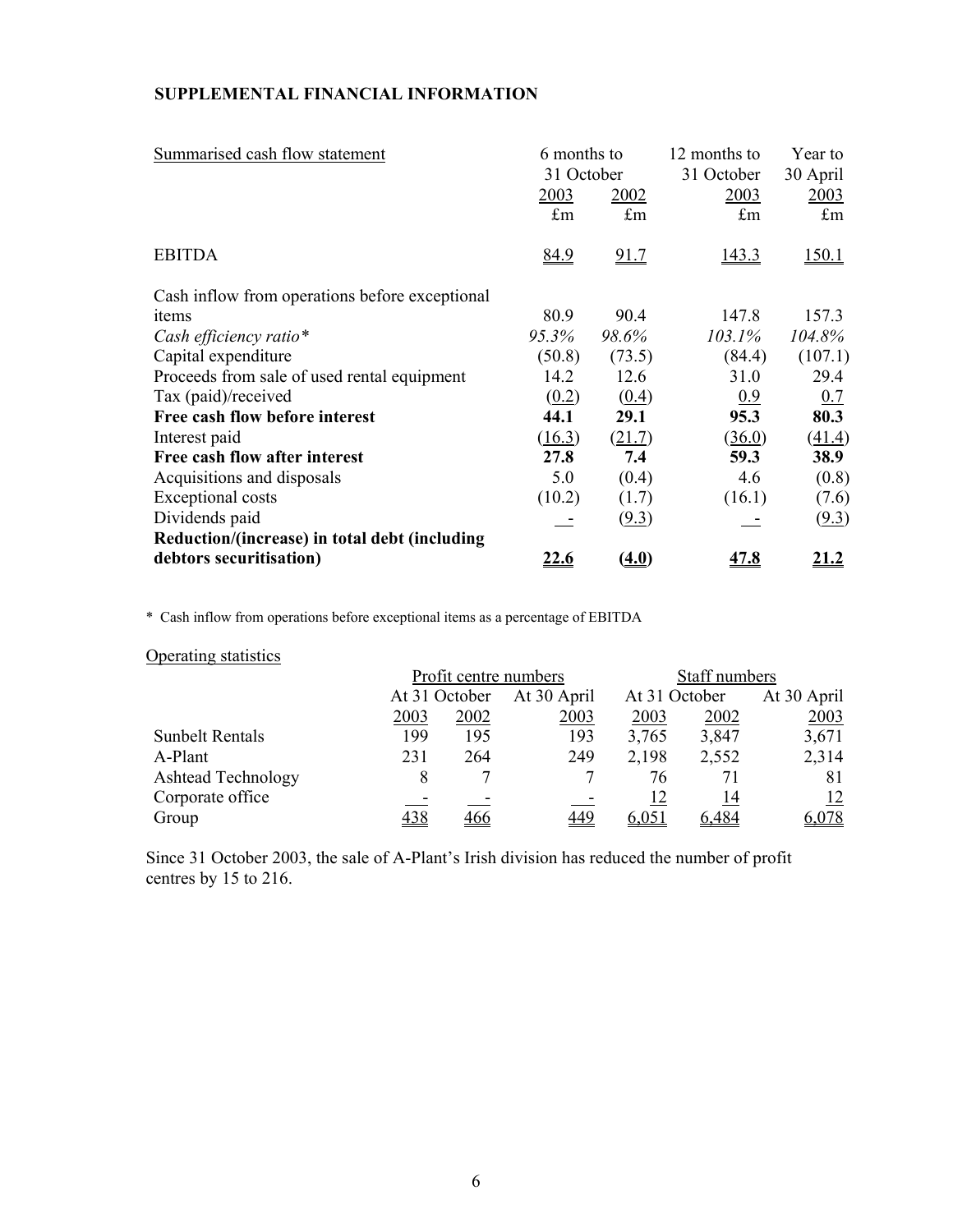#### **ASHTEAD GROUP PLC**

#### **CONSOLIDATED PROFIT AND LOSS ACCOUNT FOR THE SIX MONTHS ENDED 31 OCTOBER 2003**

|                                                                                                                                                                            | Unaudited<br>6 months to<br>31 October                     |                                                         | Audited<br>Year to<br>30 April                        |
|----------------------------------------------------------------------------------------------------------------------------------------------------------------------------|------------------------------------------------------------|---------------------------------------------------------|-------------------------------------------------------|
|                                                                                                                                                                            | 2003<br>$\pounds$ m                                        | 2002<br>$\pounds$ m<br>(restated)                       | 2003<br>$\pounds$ m                                   |
| <b>Turnover</b><br>Cost of sales<br>Gross profit<br>Administrative expenses<br>Goodwill amortisation<br>Total administrative expenses                                      | 269.4<br>(220.7)<br>48.7<br>(26.1)<br>(4.5)<br>(30.6)      | 292.2<br>(251.1)<br>41.1<br>(22.0)<br>(4.5)<br>(26.5)   | 539.5<br>(479.8)<br>59.7<br>(50.4)<br>(9.0)<br>(59.4) |
| <b>Operating profit</b><br>Profit on disposal of tangible fixed assets<br>Net interest payable and similar charges<br>Loss on ordinary activities before taxation          | 18.1<br>0.3<br>(26.9)<br>(8.5)                             | 14.6<br>(21.2)<br>(6.6)                                 | 0.3<br>0.3<br>(42.8)<br>(42.2)                        |
| Profit/(loss) before taxation, exceptional items and<br>goodwill amortisation<br>Exceptional items<br>Goodwill amortisation<br>Loss on ordinary activities before taxation | 11.1<br>(15.1)<br>(4.5)<br>(8.5)                           | 14.7<br>(16.8)<br>(4.5)<br>(6.6)                        | (1.8)<br>(31.4)<br>(9.0)<br>(42.2)                    |
| Taxation on loss on ordinary activities:<br>- current tax charge<br>- deferred tax – current year (charge)/credit<br>- deferred tax – prior year credit                    | (0.1)<br>(2.5)<br>(2.6)                                    | (0.6)<br>(2.5)<br>4.6<br>1.5                            | (0.3)<br>4.8<br>4.5<br>9.0                            |
| Loss for the financial period transferred to reserves                                                                                                                      | (11.1)                                                     | (5.1)                                                   | (33.2)                                                |
| <b>Basic loss per share</b><br><b>Diluted loss per share</b>                                                                                                               | $\left( \frac{3.4p}{2.2p} \right)$<br>$(\underline{3.4p})$ | $\left(\underline{1.6p}\right)$<br>$(\underline{1.6p})$ | $(\underline{10.3p})$<br>$(\underline{10.3p})$        |

Comparative figures for the six months to 31 October 2002 have been restated as described in note 2.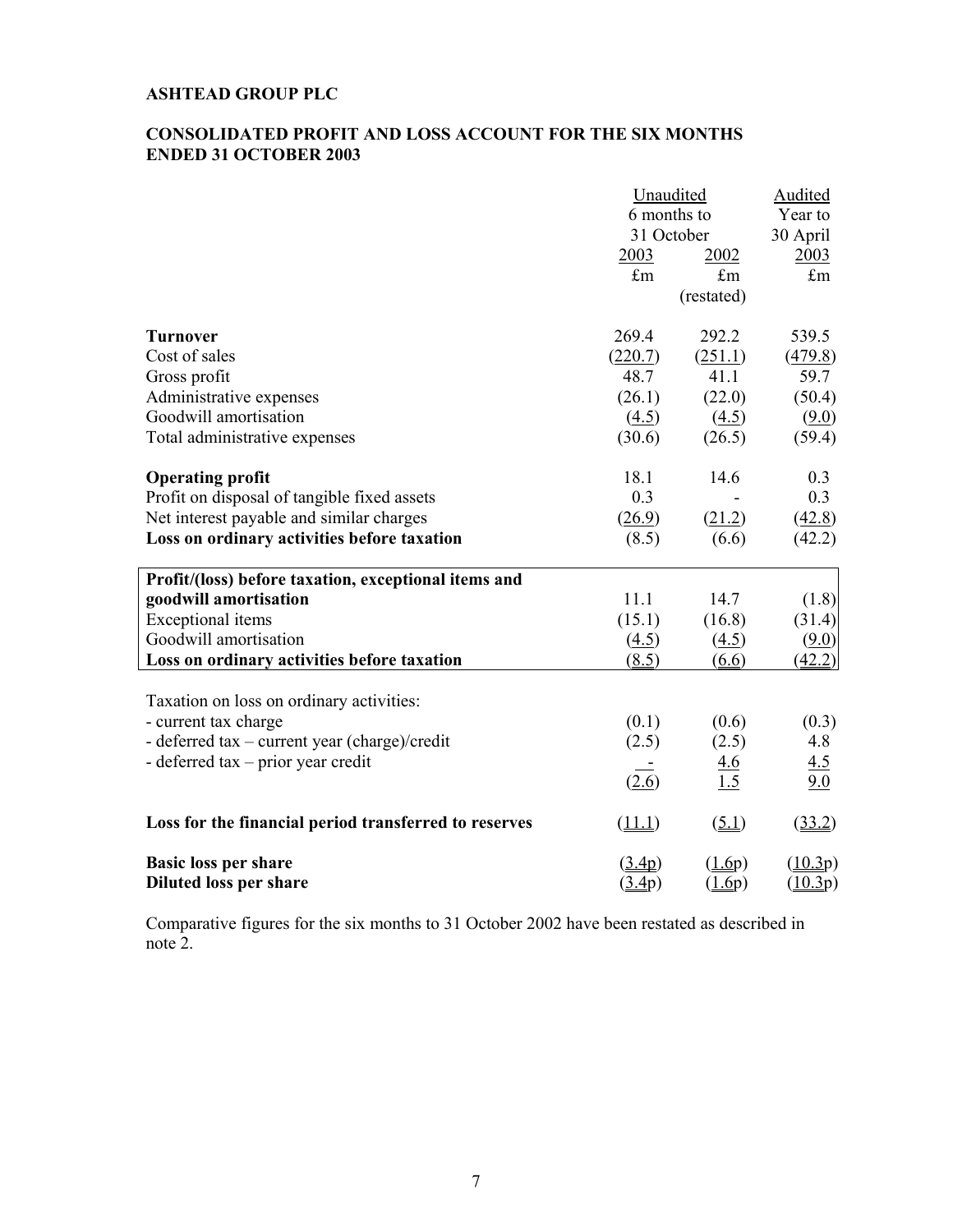#### **CONSOLIDATED STATEMENT OF TOTAL RECOGNISED GAINS AND LOSSES FOR THE SIX MONTHS ENDED 31 OCTOBER 2003**

|                                                  | Unaudited                 | Audited     |                      |
|--------------------------------------------------|---------------------------|-------------|----------------------|
|                                                  | 6 months to<br>31 October |             | Year to              |
|                                                  |                           |             | 30 April             |
|                                                  | 2003                      | 2002        | <u>2003</u>          |
|                                                  | $\pounds$ m               | $\pounds$ m | $\mathop{\text{fm}}$ |
|                                                  |                           | (restated)  |                      |
| Loss for the financial period                    | (11.1)                    | (5.1)       | (33.2)               |
| Foreign currency translation differences         | 0.5                       | 0.2         | (0.4)                |
| Total recognised gains and losses for the period | 10.6                      | (4.9)       | <u>33.6</u>          |

#### **RECONCILIATION OF MOVEMENTS IN EQUITY SHAREHOLDERS' FUNDS FOR THE SIX MONTHS ENDED 31 OCTOBER 2003**

|                                                                                                       | 2003<br>$\pounds$ m | Unaudited<br>6 months to<br>31 October<br>2002<br>$\pounds$ m | Audited<br>Year to<br>30 April<br>2003<br>$\pounds$ m |  |
|-------------------------------------------------------------------------------------------------------|---------------------|---------------------------------------------------------------|-------------------------------------------------------|--|
|                                                                                                       |                     | (restated)                                                    |                                                       |  |
| Loss for the financial period<br>Share capital subscribed<br>Foreign currency translation differences | (11.1)<br>0.5       | (5.1)<br>0.1<br>0.2                                           | (33.2)<br>0.1<br>(0.4)                                |  |
| Net reduction in equity shareholders' funds<br>At 1 May                                               | (10.6)<br>161.0     | (4.8)<br>194.5                                                | (33.5)<br>194.5                                       |  |
| Closing equity shareholders' funds                                                                    | 150.4               | 89.7                                                          |                                                       |  |

Comparative figures for the six months to 31 October 2002 have been restated as described in note 2.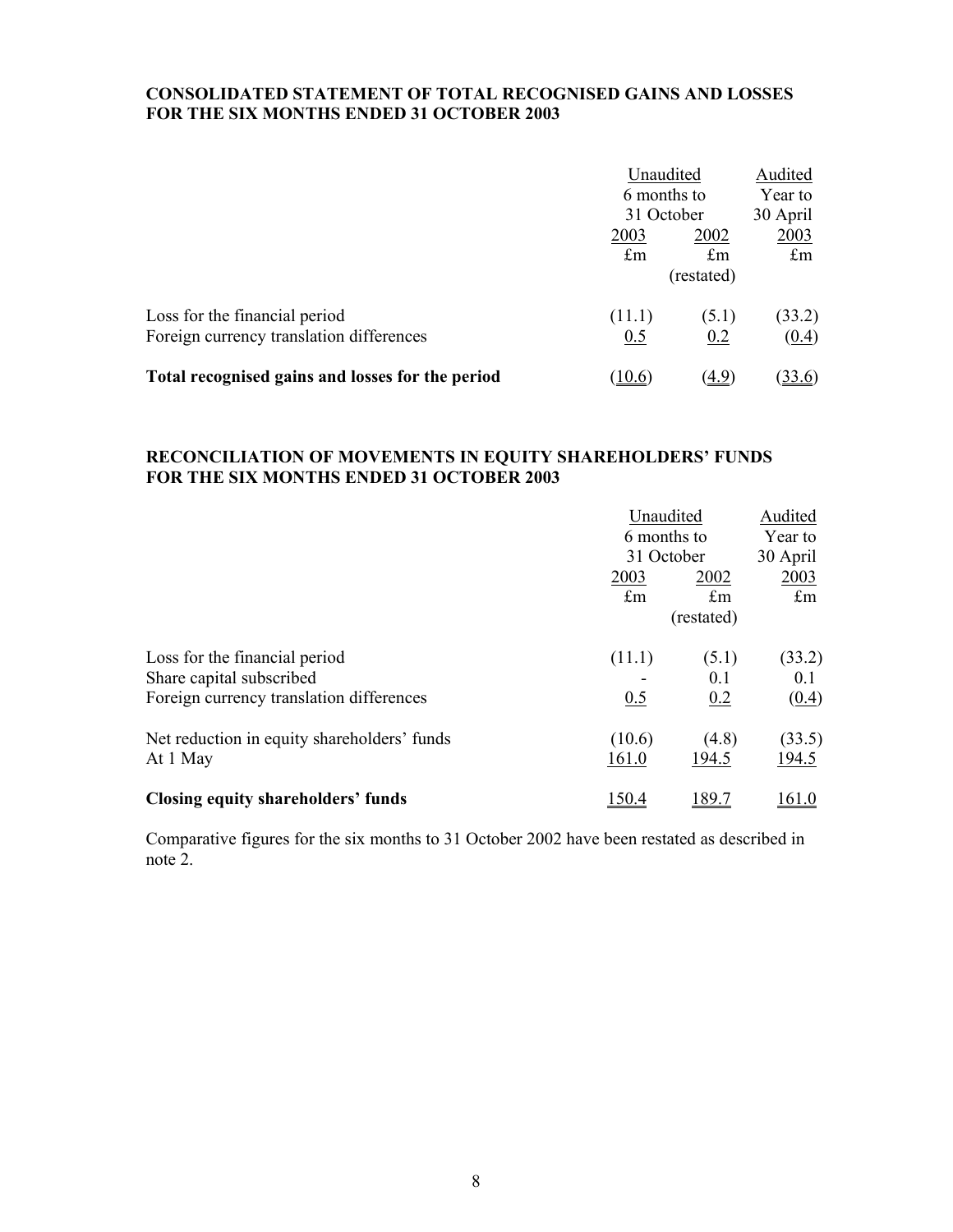#### **CONSOLIDATED BALANCE SHEET AT 31 OCTOBER 2003**

|                                                          | Unaudited    |                    | Audited      |
|----------------------------------------------------------|--------------|--------------------|--------------|
|                                                          | 31 October   |                    | 30 April     |
|                                                          | <u>2003</u>  | 2002               | 2003         |
|                                                          | $\pounds$ m  | $\pounds$ m        | $\pounds$ m  |
| <b>Fixed assets</b>                                      |              | (restated)         |              |
| Intangible assets                                        |              |                    |              |
| - goodwill                                               | 147.5        | 156.4              | 152.0        |
| Tangible assets                                          |              |                    |              |
| - rental equipment                                       | 520.3        | 633.4              | 577.5        |
| - other fixed assets                                     | 69.7         | 70.0               | 74.0         |
|                                                          | 590.0        | 703.4              | 651.5        |
| Investments – own shares held by ESOT                    | <u>1.6</u>   | <u>1.6</u>         | 1.6          |
|                                                          | 739.1        | 861.4              | 805.1        |
| <b>Current assets</b>                                    |              |                    |              |
| <b>Stocks</b>                                            | 13.8         | 11.9               | 11.6         |
| Trade debtors subject to non-recourse financing          | 88.2         | 97.6               | 88.0         |
| Non-recourse financing received                          | (53.3)       | (57.9)             | (57.5)       |
| Net trade debtors subject to non-recourse financing      | 34.9         | 39.7               | 30.5         |
| Other trade debtors, prepayments and accrued income      | 17.2         | 19.6               | 16.3         |
| Cash at bank and in hand                                 | <u>18.8</u>  | 0.4                | 10.3         |
|                                                          |              |                    |              |
|                                                          | <u>84.7</u>  | 71.6               | 68.7         |
| Creditors - amounts falling due within one year          |              |                    |              |
| Bank loans, overdrafts and finance lease obligations     | (47.8)       | (54.4)             | (10.6)       |
| Trade and other creditors                                | (87.0)       | (101.5)            | (92.2)       |
|                                                          | (134.8)      | (155.9)            | (102.8)      |
| <b>Net current liabilities</b>                           | (50.1)       | $\frac{(84.3)}{2}$ | (34.1)       |
| <b>Total assets less current liabilities</b>             | 689.0        | 777.1              | 771.0        |
| Creditors - amounts falling due after more than one year |              |                    |              |
| Bank and other loans                                     | (353.5)      | (394.5)            | (415.8)      |
| Finance lease obligations                                | (9.5)        | (13.1)             | (18.9)       |
| 5.25% unsecured convertible loan note, due 2008          | (130.2)      | (130.1)            | (129.8)      |
|                                                          | (493.2)      | (537.7)            | (564.5)      |
| <b>Provisions for liabilities and charges</b>            |              |                    |              |
| Deferred taxation                                        | (29.9)       | (36.3)             | (28.6)       |
| Other provisions                                         | (15.5)       | (13.4)             | (16.9)       |
|                                                          | (45.4)       | (49.7)             | (45.5)       |
| <b>Total net assets</b>                                  | <u>150.4</u> | 189.7              | 161.0        |
| <b>Capital and reserves</b>                              |              |                    |              |
| Called up share capital                                  | 32.6         | 32.6               | 32.6         |
| Share premium account                                    | 100.7        | 100.7              | 100.7        |
| Revaluation reserve                                      | 0.5          | 0.5                | 0.5          |
| Profit and loss account                                  | <u>16.6</u>  | 55.9               | 27.2         |
| Total equity shareholders' funds                         | 150.4        | 189.7              | <u>161.0</u> |
|                                                          |              |                    |              |

Comparative figures at 31 October 2002 have been restated as described in note 2.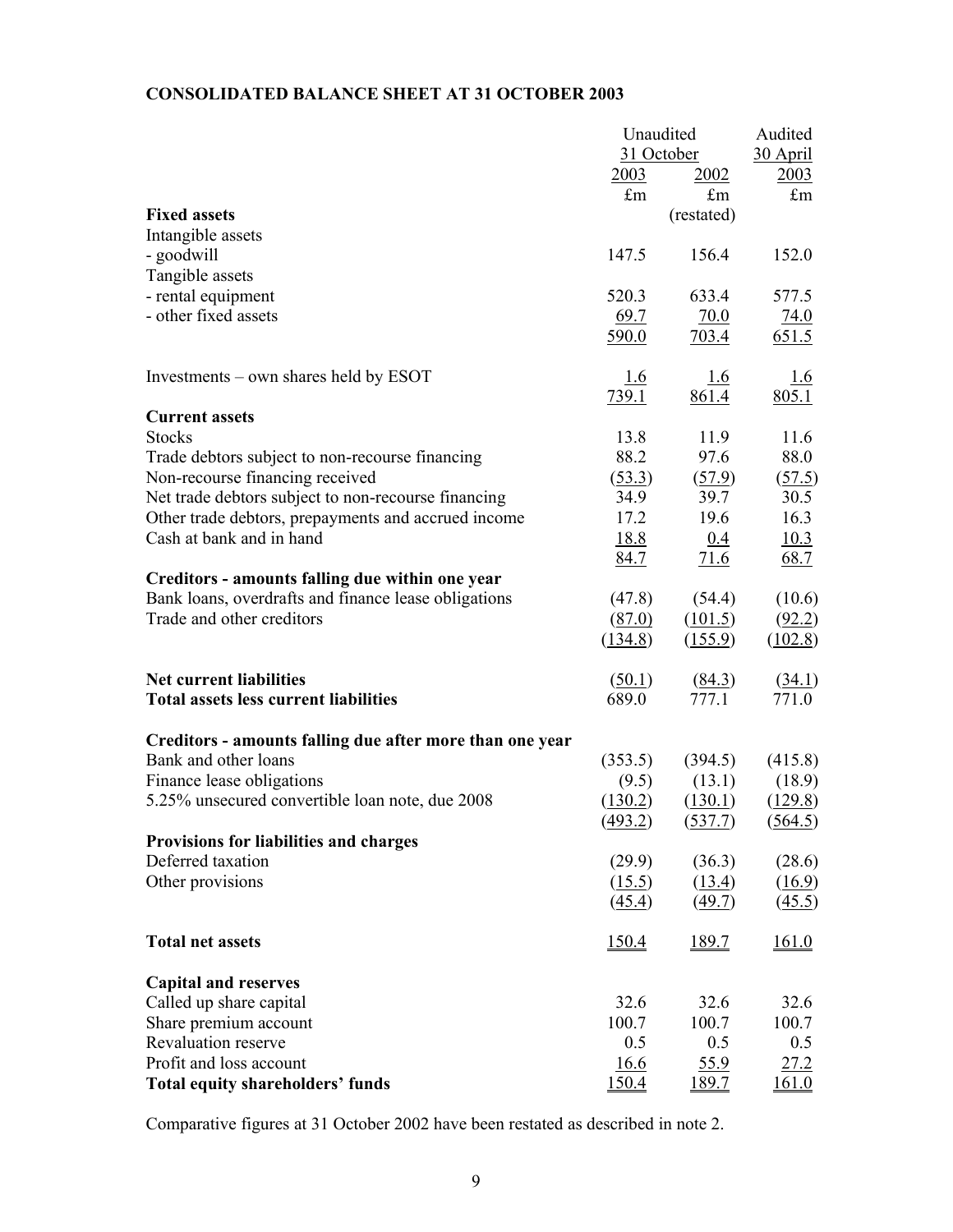#### **CONSOLIDATED CASH FLOW STATEMENT FOR THE SIX MONTHS ENDED 31 OCTOBER 2003**

|                                                          | Unaudited<br>6 months to         |             | <b>Audited</b><br>Year to        |
|----------------------------------------------------------|----------------------------------|-------------|----------------------------------|
|                                                          | 31 October                       |             | 30 April                         |
|                                                          | 2003                             | 2002        | 2003                             |
|                                                          | $\pounds$ m                      | $\pounds$ m | $\pounds$ m                      |
|                                                          |                                  | (restated)  |                                  |
| Net cash inflow from operating activities                |                                  |             |                                  |
| Cash inflow before exceptional items                     | 80.9                             | 90.4        | 157.3                            |
| Exceptional items                                        | (6.8)                            |             | (4.4)                            |
| Non-recourse finance (paid)/received under trade debtors |                                  |             |                                  |
| securitisation                                           | (2.7)                            | 57.4        | <u>57.4</u>                      |
| Net cash inflow from operating activities                | 71.4                             | 147.8       | 210.3                            |
| Returns on investments and servicing of finance          |                                  |             |                                  |
| Interest paid – net                                      | (16.3)                           | (21.7)      | (41.4)                           |
| Exceptional costs re bank facility                       | $\left( \underline{3.4} \right)$ | (1.7)       | $\left( \frac{3.2}{2.2} \right)$ |
| Net cash outflow from returns on investments and         |                                  |             |                                  |
| servicing of finance                                     | (19.7)                           | (23.4)      | (44.6)                           |
| <b>Taxation (outflow)/inflow</b>                         | (0.2)                            | (0.4)       | 0.7                              |
| Capital expenditure                                      |                                  |             |                                  |
| Purchase of tangible fixed assets                        | (50.8)                           | (73.5)      | (107.1)                          |
| Sale of tangible fixed assets                            | 14.2                             | 12.6        | 29.4                             |
| Net cash outflow from capital expenditure                | (36.6)                           | (60.9)      | (77.7)                           |
| Acquisitions and disposals inflow/(outflow)              | 5.0                              | (0.4)       | (0.8)                            |
| <b>Equity dividends paid</b>                             | $\overline{\phantom{a}}$         | (9.3)       | (9.3)                            |
| Net cash inflow before financing                         | 19.9                             | 53.4        | 78.6                             |
| <b>Financing</b>                                         |                                  |             |                                  |
| Issue of ordinary share capital                          |                                  | 0.1         | 0.1                              |
| Net redemption of loans                                  | (7.4)                            | (49.6)      | (53.9)                           |
| Increase in cash collateral balances                     | (2.3)                            |             | (3.7)                            |
| Capital element of finance lease payments                | (5.1)                            | (2.8)       | (11.9)                           |
| Net cash outflow from financing                          | (14.8)                           | (52.3)      | (69.4)                           |
| Increase in cash                                         | 5.1                              | <u>1.1</u>  | 9.2                              |

Comparative figures for the six months to 31 October 2002 have been restated as described in note 2.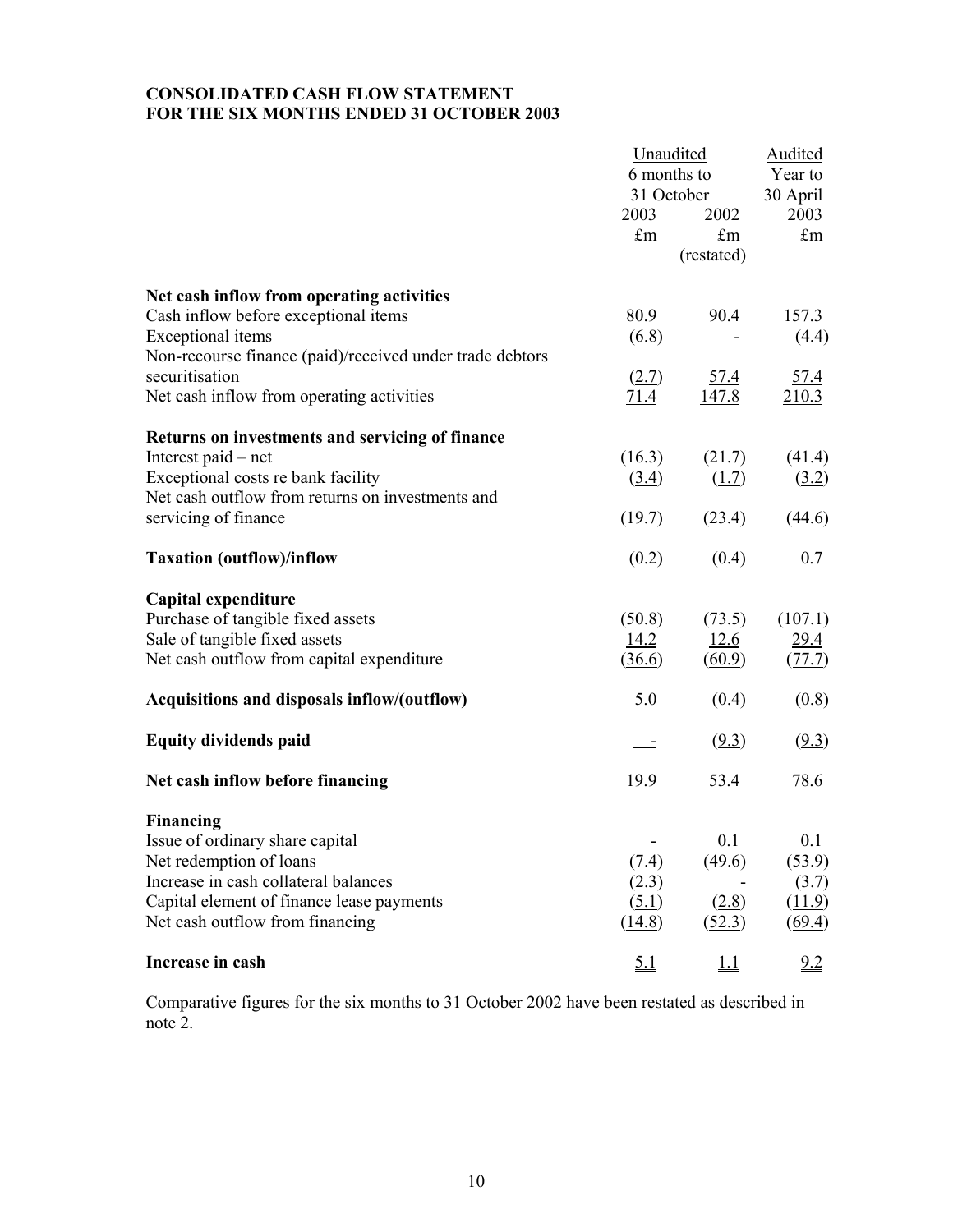- 1. The abridged 2003 profit and loss account, balance sheet and cash flow statement are taken from the statutory accounts for the year ended 30 April 2003 which have been filed with the Registrar of Companies. The auditors' report on these accounts was unqualified and did not contain a statement under section 237 of the Companies Act 1985.
- 2. Accounting policies and adjustments to previously published results

These interim results have been prepared on the basis of accounting policies set out in the Group's statutory accounts for the year ended 30 April 2003 to which no changes have been made. Adjustments have been made to the previously published interim financial statements for the six months to 31 October 2002 to reflect:

- the prior year effect of the US accounting issue of £9.4m identified in March 2003 as an exceptional item in the same way as it was treated in the 2002/3 statutory accounts. Additionally the results for the six months to 31 October 2002 have been reduced by £4.3m being the estimated amount by which the accounting issue impacted those interim financial statements;
- the impact of the change in estimation method for the costs of the self insured element of the US insurance programme implemented in the 2002/3 statutory accounts. This led to an exceptional £7.4m charge relating to the amount by which the provision required at 30 April 2002 exceeded the amount originally provided at that date and to a £2.7m increase in the charge for the 2002/3 year. The interim financial statements for the six months to 31 October 2002 have therefore been adjusted to include the £7.4m exceptional item and by £1.3m being the impact of the new basis for estimating the liability on the profit and loss account for that period;
- the withdrawal in March 2003 of the interim dividend of  $£2.0m$  originally proposed in respect of the six month period ended 31 October 2002.
- 3. Segmental analysis

The Group operates one class of business: rental equipment to industrial and commercial users. The segmental analysis by business unit is given below:

|                            |             | Turnover    |             |             | Operating profit |             |
|----------------------------|-------------|-------------|-------------|-------------|------------------|-------------|
|                            |             | Unaudited   | Audited     | Unaudited   |                  | Audited     |
|                            |             | 6 months to |             | 6 months to |                  | Year to     |
|                            |             | 31 October  | 30 April    | 31 October  |                  | 30 April    |
|                            | 2003        | 2002        | 2003        | 2003        | 2002             | 2003        |
|                            | $\pounds$ m | $\pounds$ m | $\pounds$ m | $\pounds$ m | $\pounds$ m      | $\pounds$ m |
|                            |             |             |             |             | (restated)       |             |
| <b>Sunbelt Rentals</b>     | 179.1       | 190.0       | 349.1       | 25.2        | 26.7             | 32.9        |
| A-Plant                    | 83.5        | 95.1        | 178.4       | 5.6         | 9.7              | 7.9         |
| <b>Ashtead Technology</b>  | 6.8         | 7.1         | 12.0        | 2.1         | 2.1              | 2.5         |
| Group central costs        |             |             |             | (2.7)       | (2.6)            | (4.2)       |
| Group                      | 269.4       | 292.2       | 539.5       | 30.2        | 35.9             | 39.1        |
| Exceptional items (Note 5) |             |             |             | (7.6)       | (16.8)           | (29.8)      |
| Goodwill amortisation      |             |             |             | (4.5)       | (4.5)            | (9.0)       |
| Operating profit           |             |             |             | 18.1        | <u> 14.6</u>     | 0.3         |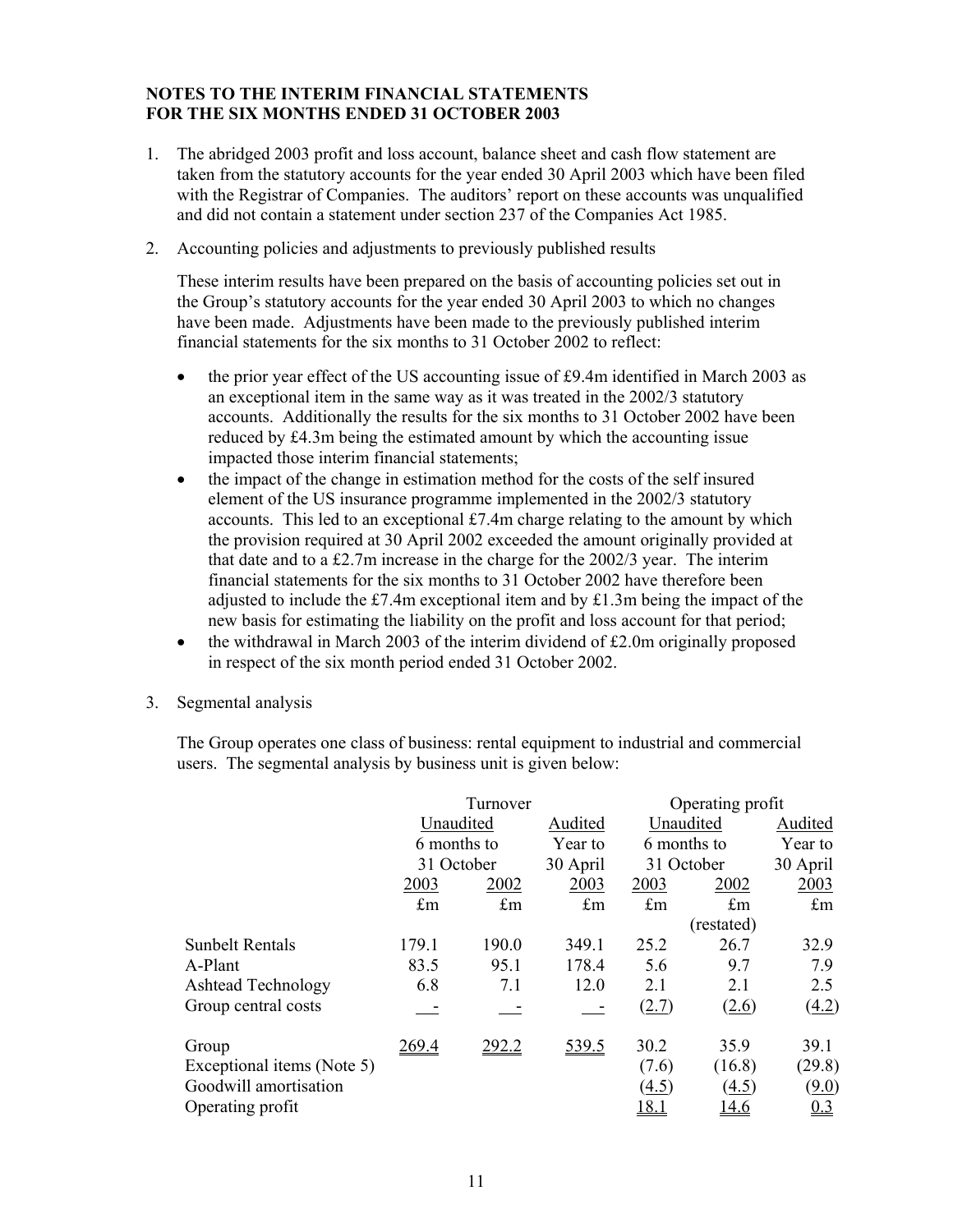### 3. Segmental analysis (continued)

The segmental analysis by geographic unit is given below:

|                |             | Turnover                               |             |                                        | Operating profit |             |  |
|----------------|-------------|----------------------------------------|-------------|----------------------------------------|------------------|-------------|--|
|                |             | Unaudited<br>6 months to<br>31 October |             | Unaudited<br>6 months to<br>31 October |                  | Audited     |  |
|                |             |                                        |             |                                        |                  | Year to     |  |
|                |             |                                        |             |                                        |                  | 30 April    |  |
|                | 2003        | 2002                                   | <u>2003</u> | 2003                                   | 2002             | 2003        |  |
|                | $\pounds$ m | $\pounds$ m                            | $\pounds$ m | $\pounds$ m                            | $\pounds$ m      | $\pounds$ m |  |
|                |             |                                        |             |                                        | (restated)       |             |  |
| North America  | 182.1       | 192.8                                  | 354.4       | 20.0                                   | 6.1              | 5.5         |  |
| United Kingdom | 86.3        | 98.2                                   | 183.2       | (2.1)                                  | 8.0              | (5.7)       |  |
| Rest of World  | 1.0         | 1.2                                    | 1.9         | 0.2                                    | 0.5              | 0.5         |  |
|                | 269.4       | 292.2                                  | 539.5       | <u> 18.1</u>                           | <u>14.6</u>      | 0.3         |  |

| Net assets:                                         | Unaudited   | Audited     |             |
|-----------------------------------------------------|-------------|-------------|-------------|
|                                                     | 6 months to | Year to     |             |
|                                                     | 31 October  | 30 April    |             |
|                                                     | 2003        | 2002        | <u>2003</u> |
|                                                     | $\pounds$ m | $\pounds$ m | $\pounds$ m |
|                                                     |             | (restated)  |             |
| North America                                       | 539.7       | 620.5       | 588.2       |
| United Kingdom                                      | 214.5       | 253.3       | 222.2       |
| Rest of World                                       | 1.6         | 1.8         | 1.5         |
| Central items (net debt, securitisation funding and |             |             |             |
| deferred taxation)                                  | (605.4)     | (685.9)     | (650.9)     |
|                                                     | 150.4       | .89.7       | 161.0       |

# 4. Net interest payable and similar charges

| The merest pay able and similar enarges      |             |             |             |
|----------------------------------------------|-------------|-------------|-------------|
|                                              | Unaudited   |             | Audited     |
|                                              | 6 months to |             | Year to     |
|                                              | 31 October  |             | 30 April    |
|                                              | 2003        | 2002        | 2003        |
|                                              | $\pounds$ m | $\pounds$ m | $\pounds$ m |
|                                              |             | (restated)  |             |
| Bank interest payable                        | 12.7        | 14.4        | 28.3        |
| Funding cost on trade debtors securitisation | 1.6         | 1.6         | 2.7         |
| Interest payable on finance leases           | 0.8         | 1.3         | 2.2         |
| Interest on unsecured convertible loan note  | 4.0         | <u>3.9</u>  | 7.7         |
|                                              | 19.1        | 21.2        | 40.9        |
| Exceptional costs re bank facility           | <u>7.8</u>  |             | 1.9         |
|                                              | <u>26.9</u> |             | 42.8        |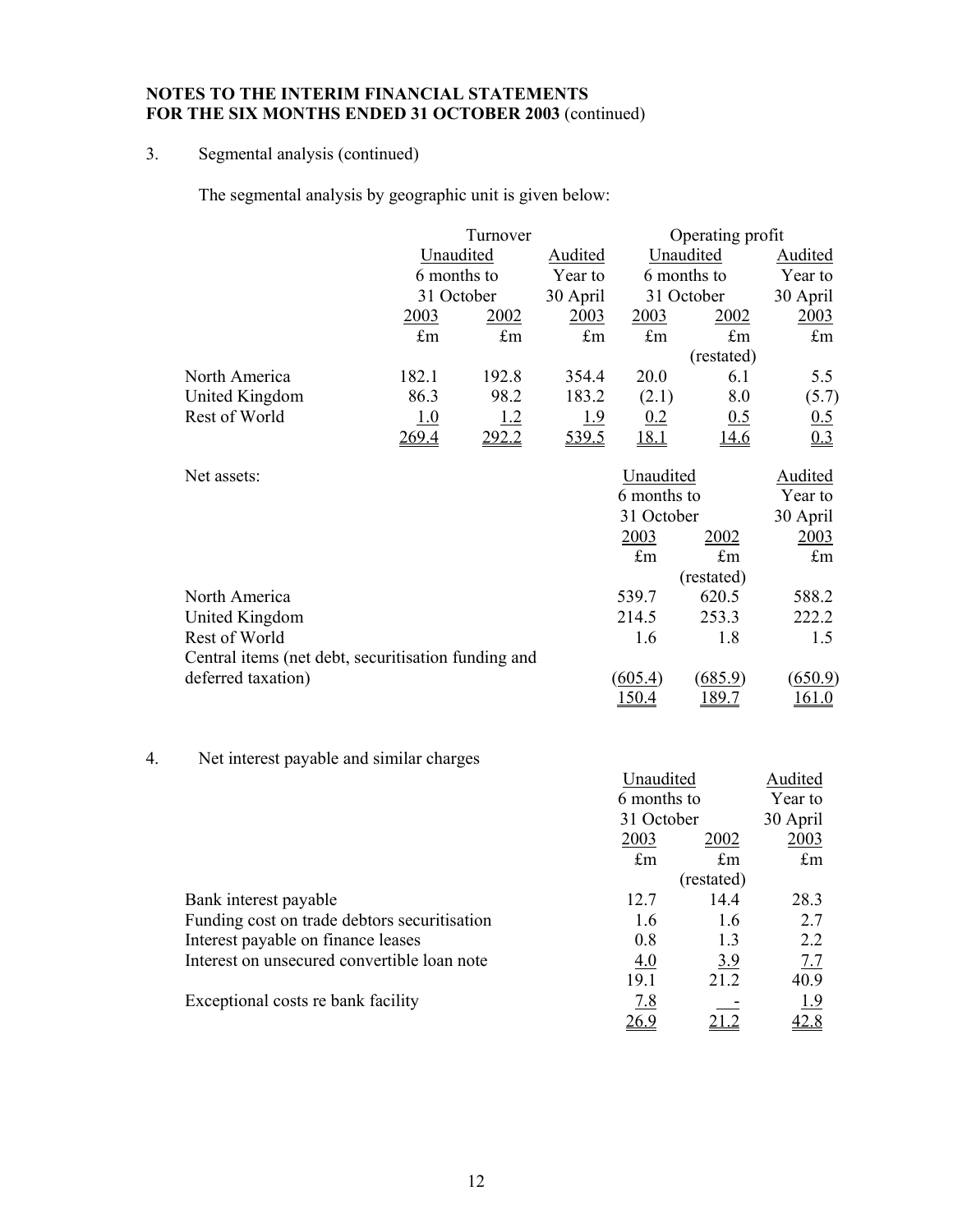#### 5. Exceptional items

|                                                                      |              | Unaudited   | Audited     |
|----------------------------------------------------------------------|--------------|-------------|-------------|
|                                                                      |              | 6 months to |             |
|                                                                      |              | 31 October  | 30 April    |
|                                                                      | 2003         | 2002        | 2003        |
|                                                                      | $\pounds$ m  | $\pounds$ m | $\pounds$ m |
|                                                                      |              | (restated)  |             |
| Debt facility costs                                                  | 11.3         |             | 7.5         |
| Prior year impact of US accounting issue                             |              | 9.4         | 9.4         |
| Prior year impact of change in estimation method for US              |              | 7.4         | 7.4         |
| self insurance                                                       |              |             |             |
| UK business rationalisation                                          | 2.9          |             | 7.4         |
| US deferred income                                                   | 1.2          |             |             |
| Profit on disposal of tangible fixed assets                          | (0.3)        |             | (0.3)       |
|                                                                      | <u> 15.1</u> | 16.8        |             |
| These costs are presented in the profit and loss account as follows: |              |             |             |
| Revenue                                                              | 1.2          |             |             |
| Cost of sales                                                        | 2.9          | 16.8        | 22.5        |
| Administrative expenses                                              | 3.5          |             | 7.3         |
| Charged in arriving at operating profits                             | 7.6          | 16.8        | 29.8        |
| Interest payable and similar charges                                 | 7.8          |             | 1.9         |
| Profit on disposal of tangible fixed assets                          | (0.3)        |             | (0.3)       |
|                                                                      | <u>5.1</u>   | 16.8        |             |

Total exceptional items for the six months ended 31 October 2003 were as follows:

- Debt facility costs of £11.3 million consist of £6.3 million payable in connection with the waiver on May 30, 2003 by the bank group of the default under our existing senior secured credit facility and other debt facilities as a result of the accounting issues at Sunbelt Rentals, £2.7 million of advisory fees related to the waiver of the default and £2.3 million of other costs.
- The charge of £2.9 million related to the U.K. business refocusing program is an adjustment to the non-cash depreciation charge recorded as of April 30, 2003 relating to the restructuring of A-Plant's business and its non-core asset disposal program.
- The US deferred income adjustment of  $£1.2m$  reflects an adjustment to the method of determining deferred income at 30 April 2003. Application of the revised method increased the loss for the six months ended 31 October 2003 by £0.2m and is not expected to have any significant impact on the results of future periods.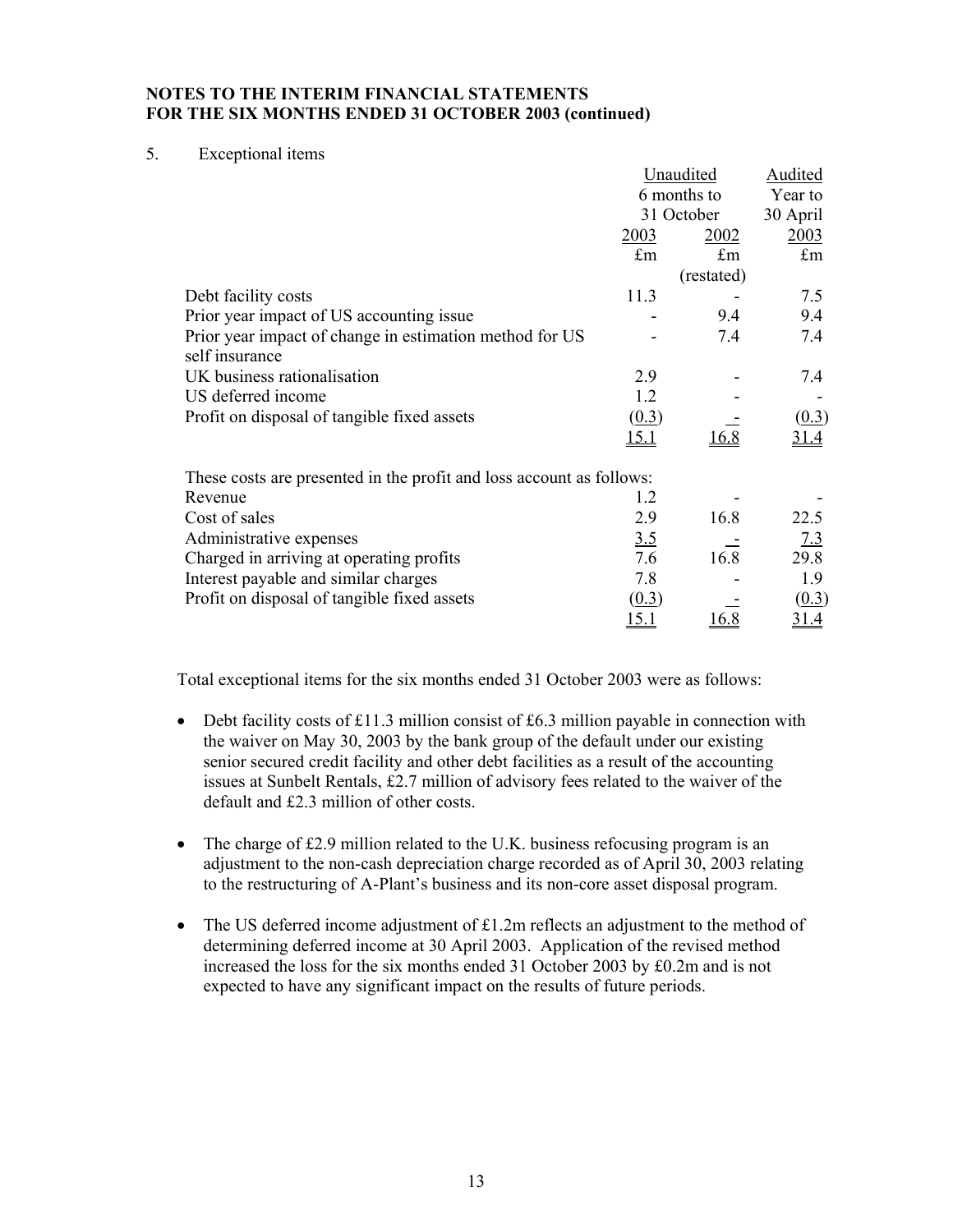- 6. The effective rate of tax assumed for the six months ended 31 October 2003 is nil% in the UK and 41.3% in the US. The tax charge for the period has been calculated by applying the Directors' present best estimate of the annual tax rate in each jurisdiction in which the Group operates to the relevant proportion of the profit before tax for the period after adding back goodwill amortisation for which no tax allowance is available.
- 7. Basic and diluted losses per share for the six months ended 31 October 2003 have been calculated based on the loss attributable to the shareholders of Ashtead Group plc and on the weighted average number of ordinary shares in issue during the period excluding the shares held by the Group's employee share ownership trust as follows:

|                                                                                                       | Unaudited                                 |                                     |                                 |                                                         |                                     |                                               |  |
|-------------------------------------------------------------------------------------------------------|-------------------------------------------|-------------------------------------|---------------------------------|---------------------------------------------------------|-------------------------------------|-----------------------------------------------|--|
|                                                                                                       | 6 months to 31 October 2003               |                                     |                                 | 6 months to 31 October 2002                             |                                     |                                               |  |
|                                                                                                       | Loss for<br>the financial<br>period<br>£m | Weighted<br>average no<br>of shares | Per<br>share<br>amount<br>pence | Loss for<br>the financial<br>period<br>£m<br>(restated) | Weighted<br>average no<br>of shares | Per<br>share<br>amount<br>pence<br>(restated) |  |
| As used in the calculation<br>of basic EPS<br>Outstanding share options<br>As used in the calculation | (11.1)                                    | 322.9                               | (3.4)                           | (5.1)                                                   | 322.6<br>0.2                        | (1.6)                                         |  |
| of diluted EPS                                                                                        |                                           | 322.9                               | (3.4)                           | (5.1)                                                   | 322.8                               | (1.6)                                         |  |

8. Goodwill

|                    | Unaudited   |              |             |
|--------------------|-------------|--------------|-------------|
|                    | Cost        | Amortisation | NBV         |
|                    | $\pounds$ m | $\pounds$ m  | $\pounds$ m |
| At 30 April 2003   | 178.3       | (26.3)       | 152.0       |
| Amortisation       | ۰           | (4.5)        | (4.5)       |
| At 31 October 2003 | $178 -$     | (30.8)       | <u>47.5</u> |

9. Fixed assets

|                                       | 2003 (unaudited) |             | 2002 (unaudited) |             |
|---------------------------------------|------------------|-------------|------------------|-------------|
|                                       | Rental           |             | Rental           |             |
|                                       | equipment        | Total       | equipment        | Total       |
|                                       | $\pounds$ m      | $\pounds$ m | $\pounds$ m      | $\pounds$ m |
| Net book value:                       |                  |             | (restated)       | (restated)  |
| At 1 May                              | 577.5            | 651.5       | 678.1            | 750.9       |
| Exchange difference                   | (22.2)           | (23.9)      | (31.1)           | (33.7)      |
| <b>Additions</b>                      | 34.2             | 37.6        | 51.2             | 55.9        |
| Disposals                             | (16.0)           | (17.6)      | (13.1)           | (13.9)      |
| Depreciation                          |                  |             |                  |             |
| - excluding exceptional impairment    | (50.3)           | (54.7)      | (51.7)           | (55.8)      |
| - exceptional impairment (UK business |                  |             |                  |             |
| rationalisation)                      | (2.9)            | (2.9)       |                  |             |
| At 31 October                         | <u>520.3</u>     | 590.0       |                  |             |
|                                       |                  |             |                  |             |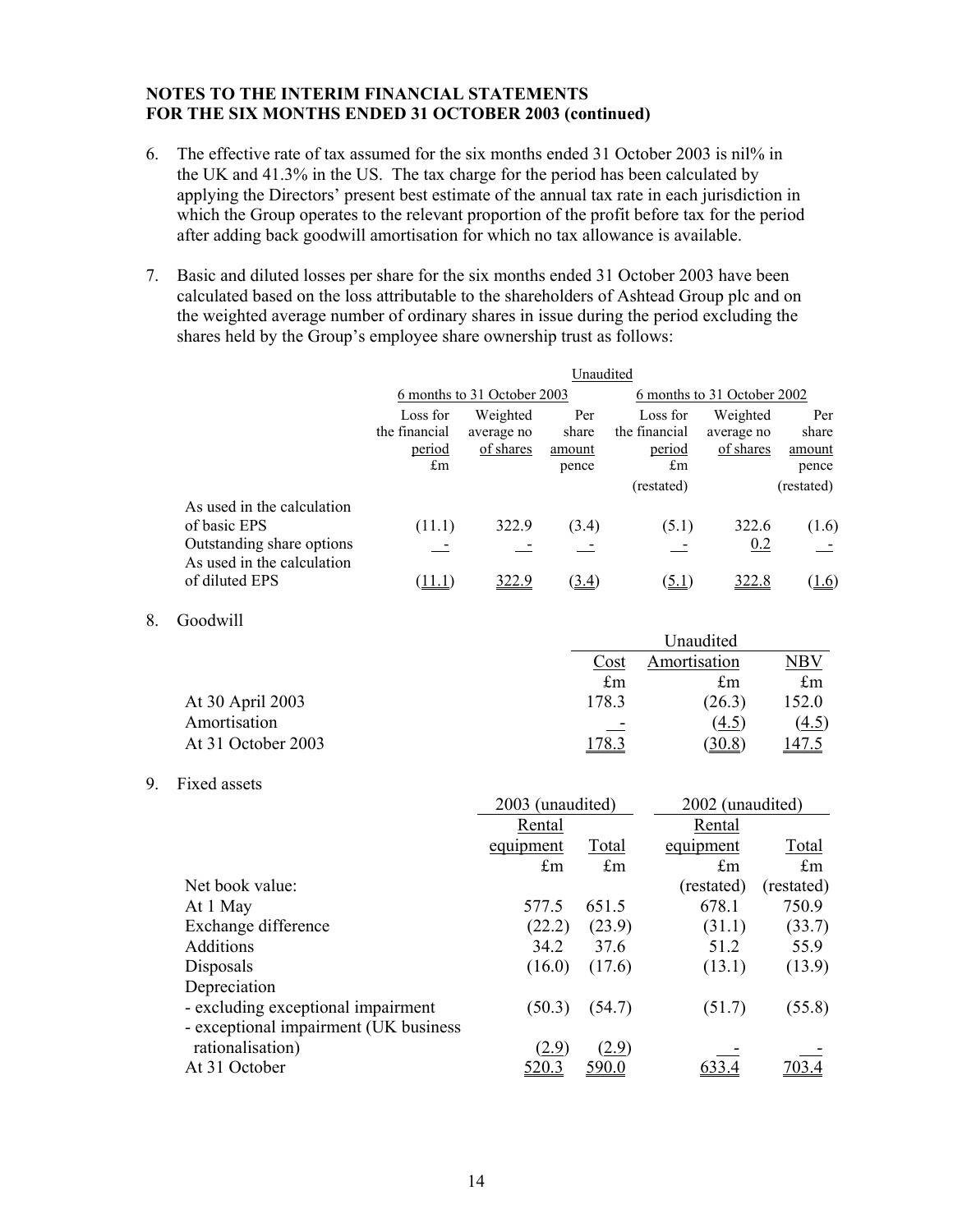10. Notes to the cash flow statement

a. Cash flow from operating activities

|                                                  | Unaudited   |                      | <b>Audited</b>               |
|--------------------------------------------------|-------------|----------------------|------------------------------|
|                                                  | 6 months to |                      | Year to                      |
|                                                  | 31 October  |                      | 30 April                     |
|                                                  | 2003        | 2002                 | 2003                         |
|                                                  | $\pounds$ m | $\mathop{\pmb{f}}$ m | $\pounds$ m                  |
|                                                  |             | (restated)           |                              |
| Operating profit                                 | 18.1        | 14.6                 | 0.3                          |
| <b>Exceptional</b> items                         | 7.6         | 16.8                 | 29.8                         |
| Goodwill amortisation                            | 4.5         | 4.5                  | 9.0                          |
| Depreciation excluding exceptional impairment    | 54.7        | 55.8                 | 111.0                        |
| <b>EBITDA</b>                                    | 84.9        | 91.7                 | 150.1                        |
| (Gain)/loss on sale of rental equipment          | (1.5)       | 0.3                  | (2.7)                        |
| (Increase)/decrease in stocks                    | (2.2)       | 1.0                  | 1.3                          |
| (Increase)/decrease in debtors                   | (2.2)       | (5.0)                | 5.4                          |
| Increase in creditors                            | 1.7         | 1.8                  | 2.5                          |
| <b>Exchange differences</b>                      | 0.2         | 0.6                  | 0.7                          |
| Net cash inflow from operating activities before |             |                      |                              |
| exceptional items                                | 80.9        | 90.4                 | 157.3                        |
|                                                  | Unaudited   |                      | <b>Audited</b>               |
| b. Reconciliation to net debt                    | 6 months to |                      | Year to                      |
|                                                  | 31 October  |                      | 30 April                     |
|                                                  | 2003        | 2002                 | 2003                         |
|                                                  | $\pounds$ m | $\pounds$ m          | $\pounds$ m                  |
|                                                  |             | (restated)           |                              |
|                                                  |             |                      |                              |
| Increase in cash in the period                   | 5.1         | 1.1                  | 9.2                          |
| Increase in cash collateral balances             | 2.3         |                      | 3.7                          |
| Decrease in bank loans                           | 7.4         | 49.6                 | 53.9                         |
| Decrease in finance lease obligations            | 5.1         |                      | <u>11.9</u>                  |
| Reduction in net debt from cash flows            | 19.9        | 50.7                 | 78.7                         |
| <b>Translation difference</b>                    | 23.1        | 28.4                 | 38.3                         |
| Non cash movements:                              |             |                      |                              |
| - 5.25% unsecured convertible loan note          | (0.4)       | (0.4)                | (0.1)                        |
| - finance lease obligations                      |             | 4.9                  |                              |
| Reduction in net debt in the period              | 42.6        | 83.6                 | $\underline{(6.4)}$<br>110.5 |
| Net debt at 1 May                                | 564.8       | 675.3                | 675.3                        |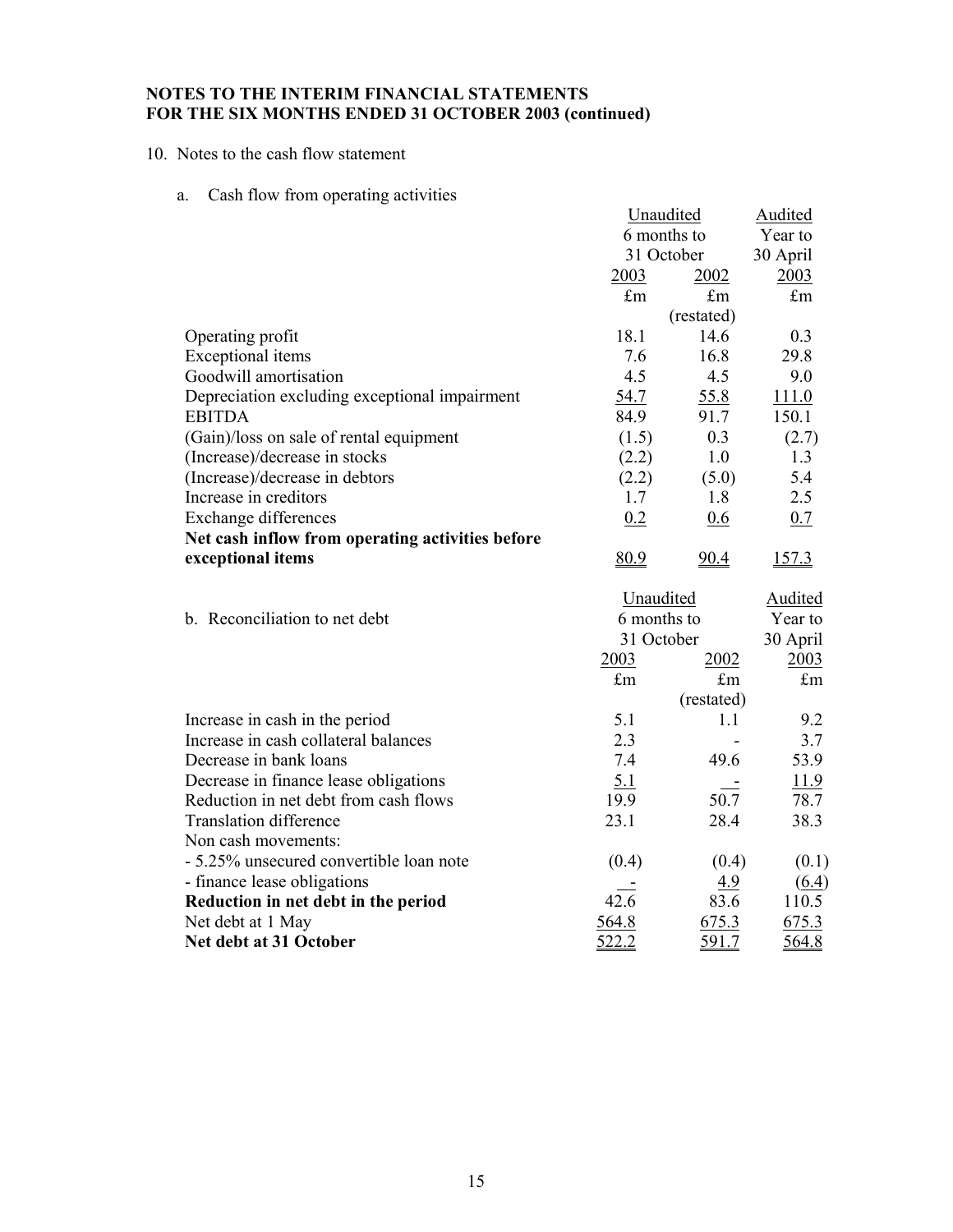11. Bank loan facilities

The Group's principal bank facility is the committed secured multi-currency loan facility entered into at the time of the BET acquisition on 1 June 2000. Following the amendment to the bank agreement agreed on 30 May 2003, the facility now terminates on 28 January 2005, four months earlier than the previous revolver termination date of 31 May 2005. Amortisation of the facility prior to repayment comprises:

- 1. a \$50m of reduction in revolver commitment at 31 May 2004 which is to be effected by cancelling the remaining undrawn revolver commitment of \$18m and \$32m payable from cash generation over the coming year. The Group has also agreed with the bank group not to use the \$18m undrawn revolver commitment in the period prior to its expiry; and
- 2. additionally at 31 May 2004 the Group has now committed to make a \$28m amortisation payment to the term loan holders so as to provide them with the same pro rata paydown in 2004 as the revolver banks are due to receive.

The facility is secured by means of fixed and floating charges over substantially all of the Group's assets. Under the terms of the facility, the Group is required to demonstrate compliance with certain financial covenants comprising the ratios of EBITDA to interest and to senior and total debt levels, the ratio of debt levels to the value of tangible assets, a maximum capital expenditure commitment and a minimum cash flow requirement on a quarterly basis. These ratios were reset at the time the banks waived the defaults resulting from the revelation of the US accounting issue and the Board is satisfied that they provide the appropriate financial flexibility.

The Group also has a secured but uncommitted bank overdraft line provided alongside the main secured facility as well as various customary off balance sheet facilities. At 31 October 2003 £5.5m was outstanding under the overdraft facility leaving £5.5m undrawn. Written confirmation has been received from the provider of this facility indicating their intention to continue to make it available until January 2005 so long as the quarterly financial covenants under the main bank facility are met.

The Board considers that the facilities provide adequate funding for the Group and that the anticipated future cash generation, together with current cash balances and undrawn amounts, are sufficient to meet the agreed facility reductions. The Board continues to examine options for refinancing these facilities and remains confident, particularly given the favourable indicators being seen regarding the strength of the US economic recovery, that they will be refinanced well before January 2005. However, clearly there can be no guarantee that the Company will be able to refinance and, as time progresses other options to facilitate repayment of those facilities will of course be considered in parallel.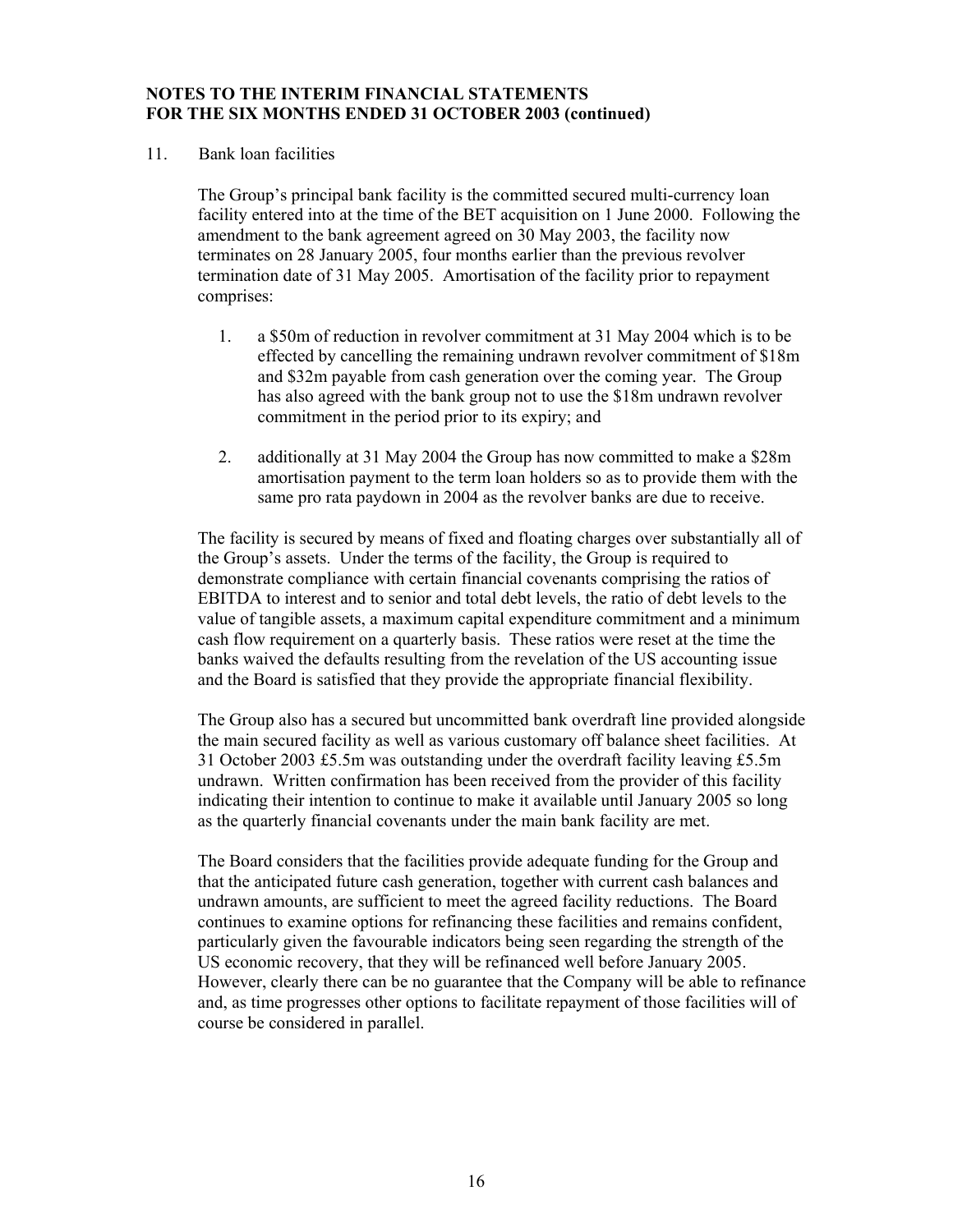12. Post balance sheet events

On 15 January 2004, the Irish business of A-Plant was sold for an estimated consideration of £12.1m of which £8.2m was paid in cash at closing and the balance will be payable in stages in coming months following agreement of asset values.

13. Copies of this interim statement are being posted to all shareholders. Copies are available on request from the Company Secretary at the Registered Office of the Company at Kings Court, 41/51 Kingston Road, Leatherhead, Surrey KT22 7AP.